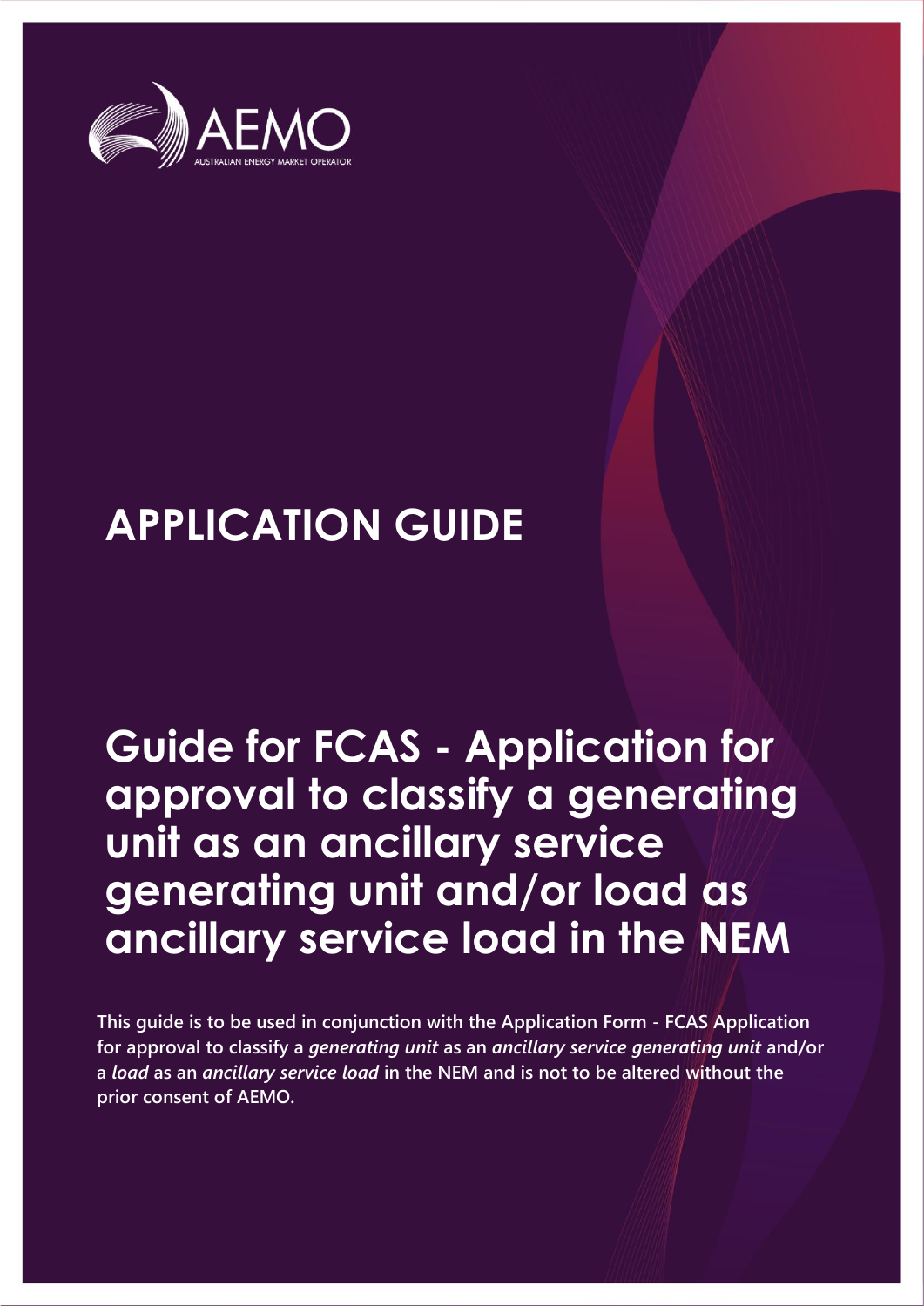#### **Disclaimer**

This Application Guide (this Guide) is made available to you on the following basis:

| Purpose                    | This Application Guide (Guide) has been produced by the Australian Energy Market<br>Operator Limited (AEMO) to provide information about the process for obtaining AEMO's<br>approval to classify an ancillary services generation unit or ancillary service load in the<br>National Electricity Market (NEM) as at the date of this publication.                                                                                                                                                                                                                                                                                                                                                                                             |
|----------------------------|-----------------------------------------------------------------------------------------------------------------------------------------------------------------------------------------------------------------------------------------------------------------------------------------------------------------------------------------------------------------------------------------------------------------------------------------------------------------------------------------------------------------------------------------------------------------------------------------------------------------------------------------------------------------------------------------------------------------------------------------------|
| <b>No</b><br>substitute    | This Guide is not a substitute for, and should not be read in lieu of, the National Electricity<br>Law (NEL), the National Electricity Rules (NER or Rules) or any other relevant laws, codes,<br>rules, procedures or policies. Further, the contents of this Guide do not constitute legal or<br>business advice and should not be relied on as a substitute for obtaining detailed advice<br>about the NEL, NER, or any other relevant laws, codes, rules, procedures or policies, or any<br>aspect of the NEM or the electricity industry.                                                                                                                                                                                                |
| <b>No</b><br>warranty      | While AEMO has used due care and skill in the production of this Guide, neither AEMO, nor<br>any of its employees, agents and consultants make any representation or warranty as to the<br>accuracy, reliability, completeness or suitability for particular purposes of the information in<br>this Guide.                                                                                                                                                                                                                                                                                                                                                                                                                                    |
| Limitation<br>of liability | To the extent permitted by law, AEMO and its advisers, consultants and other contributors to<br>this Guide (or their respective associated companies, businesses, partners, directors, officers<br>or employees) shall not be liable for any errors, omissions, defects or misrepresentations in<br>the information contained in this Guide, or for any loss or damage suffered by persons who<br>use or rely on such information (including by reason of negligence, negligent misstatement<br>or otherwise). If any law prohibits the exclusion of such liability, the AEMO liability is limited,<br>at their option, to the re-supply of the information, provided that this limitation is<br>permitted by law and is fair and reasonable. |

Note: *Italicised* words in this Guide are defined in the NER.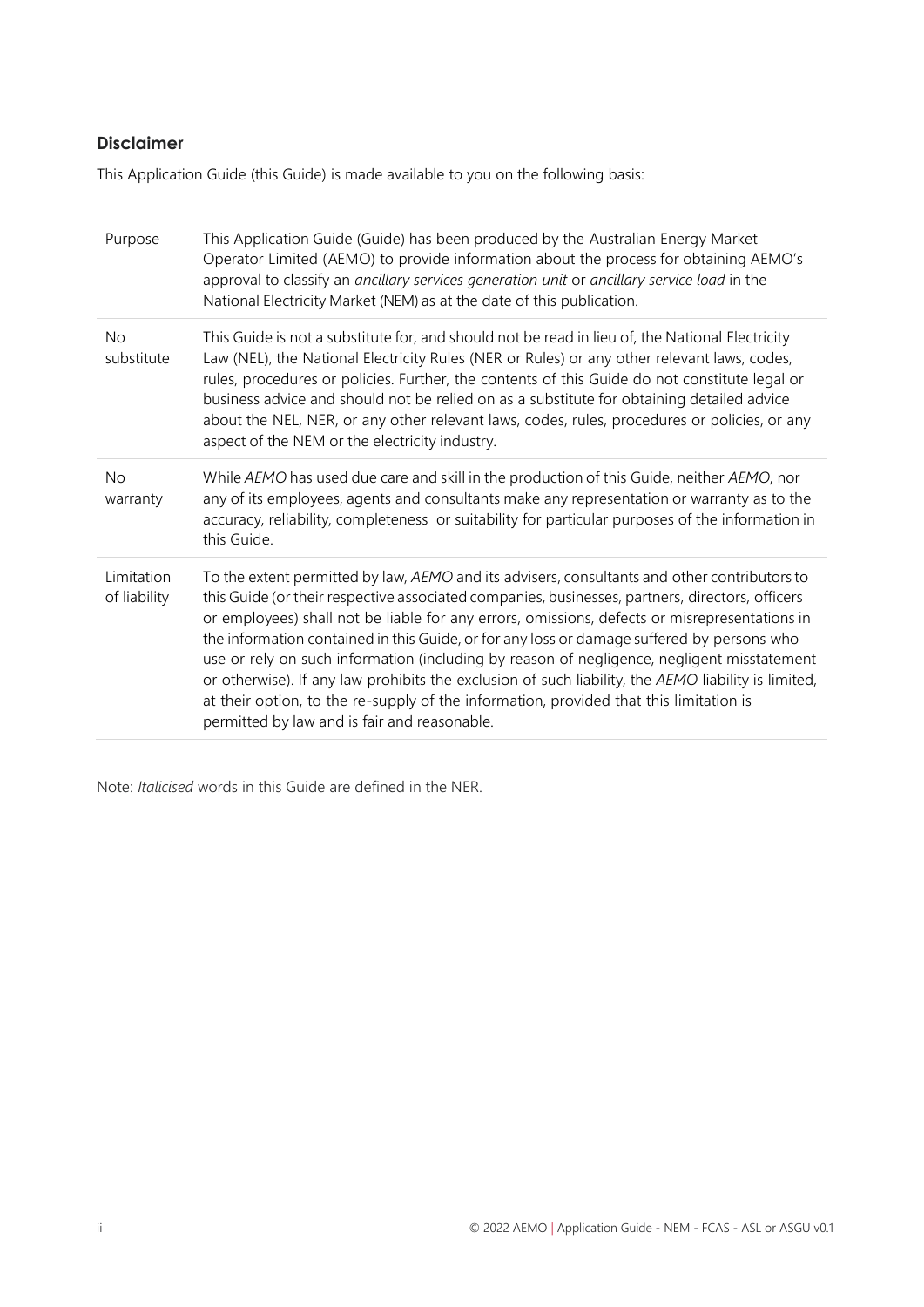## **Contents**

| 1.  |  |
|-----|--|
| 1.1 |  |
| 1.2 |  |
| 1.3 |  |
| 2.  |  |
| 3.  |  |
| 3.1 |  |
| 3.2 |  |
| 3.3 |  |
| 3.4 |  |
| 3.5 |  |
| 3.6 |  |
| 3.7 |  |
| 3.8 |  |
| 3.9 |  |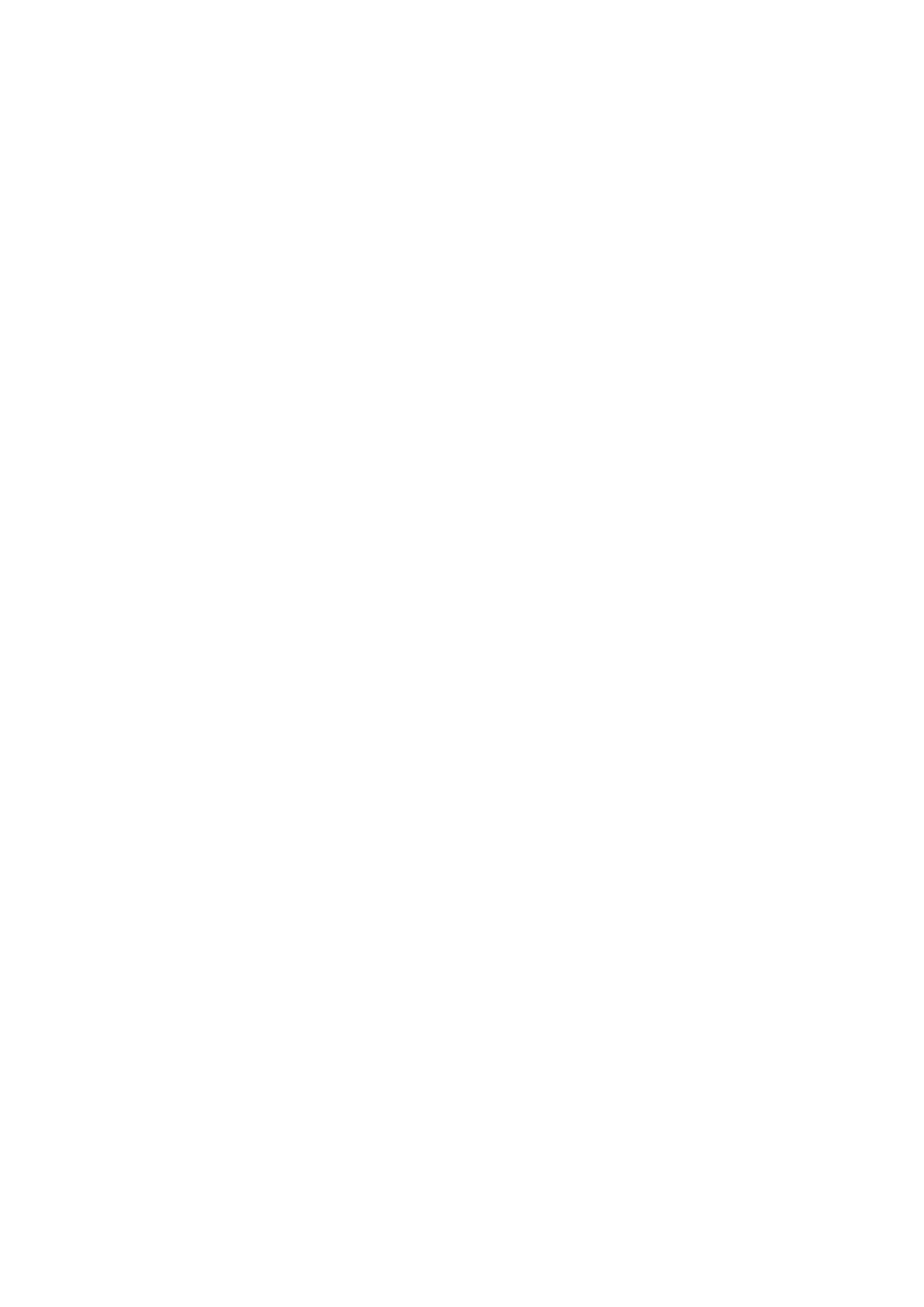## <span id="page-4-0"></span>**1. Introduction**

This Application Guide (this Guide) has been developed to help those completing an [Application](https://aemo.com.au/-/media/files/electricity/nem/participant_information/application-forms-and-supporting-documentation/Application-to-Classify-Generation-and-or-Load-as-ASL-or-ASGU.docx) Form for approval to classify a *load* as *ancillary service load* (ASL) and/or a *generating unit* as an *ancillary service generating unit* (ASGU) in the NEM (Form). This Guide is to be used in conjunction with the Form.

If you require any further assistance, please contact [onboarding@aemo.com.au](mailto:onboarding@aemo.com.au) or phone 1300 236 600 (International callers dial +61 3 9609 8000).

## <span id="page-4-1"></span>1.1 Purpose of this guide

This Guide steps through each section of the Form to ensure Applicants understand the information required and how to complete the Form.

**Note:** AEMO will only process a Form that has been filled in correctly and submitted with all required attachments.

Note: You must already be registered as a Market Customer or Generator in the NEM to use the Form.

This Guide covers the following application types:

- New *ancillary service generating unit*: approval to classify *a generating unit* as an ASGU to provide *market ancillary services*.
- Amend *ancillary service generating unit*: to amend your current ASGU arrangement within an existing Dispatchable Unit Identifier (DUID).
	- Note: you cannot use the Form to declassify an *ancillary service generating unit*. Instead you must provide a letter to AEMO confirming that all *generating units* within the DUID are to be declassified, and the declassification effective date. The declassification effective date must be no more than two weeks from the date you submit the Form to AEMO.
- New *ancillary service load*: to classify *load* as ASL to provide *market ancillary services* in a new region or for a new technology type, and aggregate if applicable.
- Amend *ancillary service load*: to amend your current ASL arrangement within an existing DUID. This includes declassification of *load*, as identified by their NMI, as ASL.
	- Note: you cannot use the Form to declassify the last *load* in your DUID. Instead you must provide a letter confirming that all NMIs within the DUID are to be declassified, and the declassification effective date. The declassification effective date must be no more than two weeks from the date you submit the Form to AEMO.
	- If you move all your classified NMIs from one DUID to another, then the initial DUID will be made inactive and can no longer be used.

This Guide does not cover the declassification of all your loads as an ASL. In this case, please refer to AEMO's [website.](https://aemo.com.au/energy-systems/electricity/national-electricity-market-nem/participate-in-the-market/registration/deregister-from-the-nem)

• All schedule 3.1 changes to bid and offer validation data for ASL or ASGU must be made using the [Schedule 3.1 Notification form.](https://aemo.com.au/-/media/files/electricity/nem/participant_information/application-forms-and-supporting-documentation/notification-form-nem-schedule-31-v2.docx?la=en)

#### 1.1.1 Requirement to classify ASL

If the Market Customer in respect of a market load, wishes to use that market load to provide market ancillary services in accordance with Chapter 3 of the NER, then the Market Customer must apply to AEMO under clause 2.3.5(a) of the Rules for approval to classify the market load as an ancillary service load.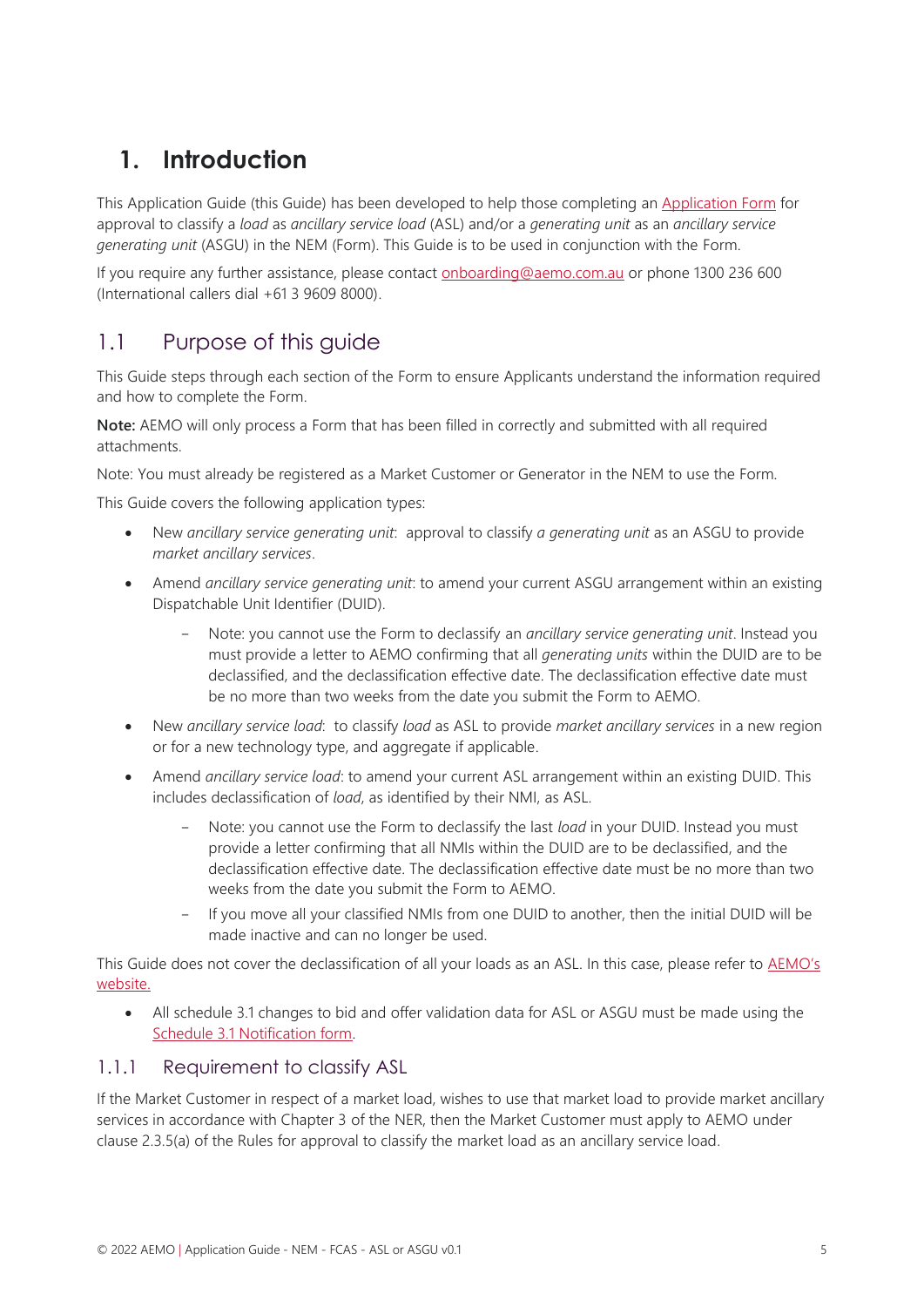#### 1.1.2 Requirement to classify ASGU

If the *Market Generator* in respect of a *generating unit* wishes to use that *generating unit* to provide *market ancillary services* in accordance with Chapter 3 of the Rules, then the *Market Generator* must apply to AEMO under clause 2.2.6(a) of the Rules for approval to classify the *generating unit* as an *ancillary service generating unit*.

## <span id="page-5-0"></span>1.2 Other documents to be submitted

Applicants may need to submit other documents as evidence of their eligibility to classify ASL and/or ASGU or their ability to provide *market ancillary services*. These requirements may vary depending on the classification request.

Please read the sections of the application form carefully and ensure the relevant documents are included in your application submission to AEMO, with each document clearly identified with the section it belongs to and numbered sequentially (for example: "Attachment to Section D2-1").

Where changes to supporting information are required, the file name must reflect the change ("Attachment to Section D2-2") and resubmitted to AEMO.

Please submit all documents as attachments to an email to [onboarding@aemo.com.au.](mailto:onboarding@aemo.com.au)

#### <span id="page-5-1"></span>1.3 Fees

#### 1.3.1 Registration Fee

All Applicants for registration must pay a Registration fee in accordance with AEMO's currently published [fee](https://www.aemo.com.au/about/corporate-governance/energy-market-fees-and-charges)  [schedule.](https://www.aemo.com.au/about/corporate-governance/energy-market-fees-and-charges)

#### 1.3.2 Participant Fees

Clause 2.11.1(b)(2) of the *Rules* provides that *Participant fees* should recover the budgeted revenue requirements for AEMO*.* Clause 2.11.1(b)(3) provides that the components of *Participant fees* charged to each *Registered Participant* should be reflective of the extent to which the budgeted revenue requirements for AEMO involve that *Registered Participant*.

<span id="page-5-2"></span>Refer to the **AEMO** website for a summary of the Participant fees that are currently applicable.

## **2. Registration Application Procedure**

Clauses 2.2.6 and 2.3.5 of the *Rules* deal with applications for approval to classify a generating unit as an ASGU or a market load as an ASL, respectively. Each prospective Applicant must apply to AEMO for approval using the Form.

The approval process consists of the following steps:

Step 1 Submit the Form and all supporting documentation as attachments by email to: AEMO [onboarding@aemo.com.au.](mailto:onboarding@aemo.com.au) Ensure every document clearly identifies the section of the Form it belongs to and is numbered sequentially (for example: "Attachment to Section D2-2").

If the files are in a form not prescribed by AEMO then AEMO will be unable to 'receive' your application and commence the assessment process.

For phone assistance, contact AEMO on 1300 236 600 (International callers dial +61 3 9609 8000).

Step 2 On receipt of your application, AEMO will send an invoice for payment by electronic funds transfer (EFT).

For information regarding participant registration fees, see Fees and Charges on the [AEMO website.](https://www.aemo.com.au/about/corporate-governance/energy-market-fees-and-charges) Also see Section 1.3 Fees above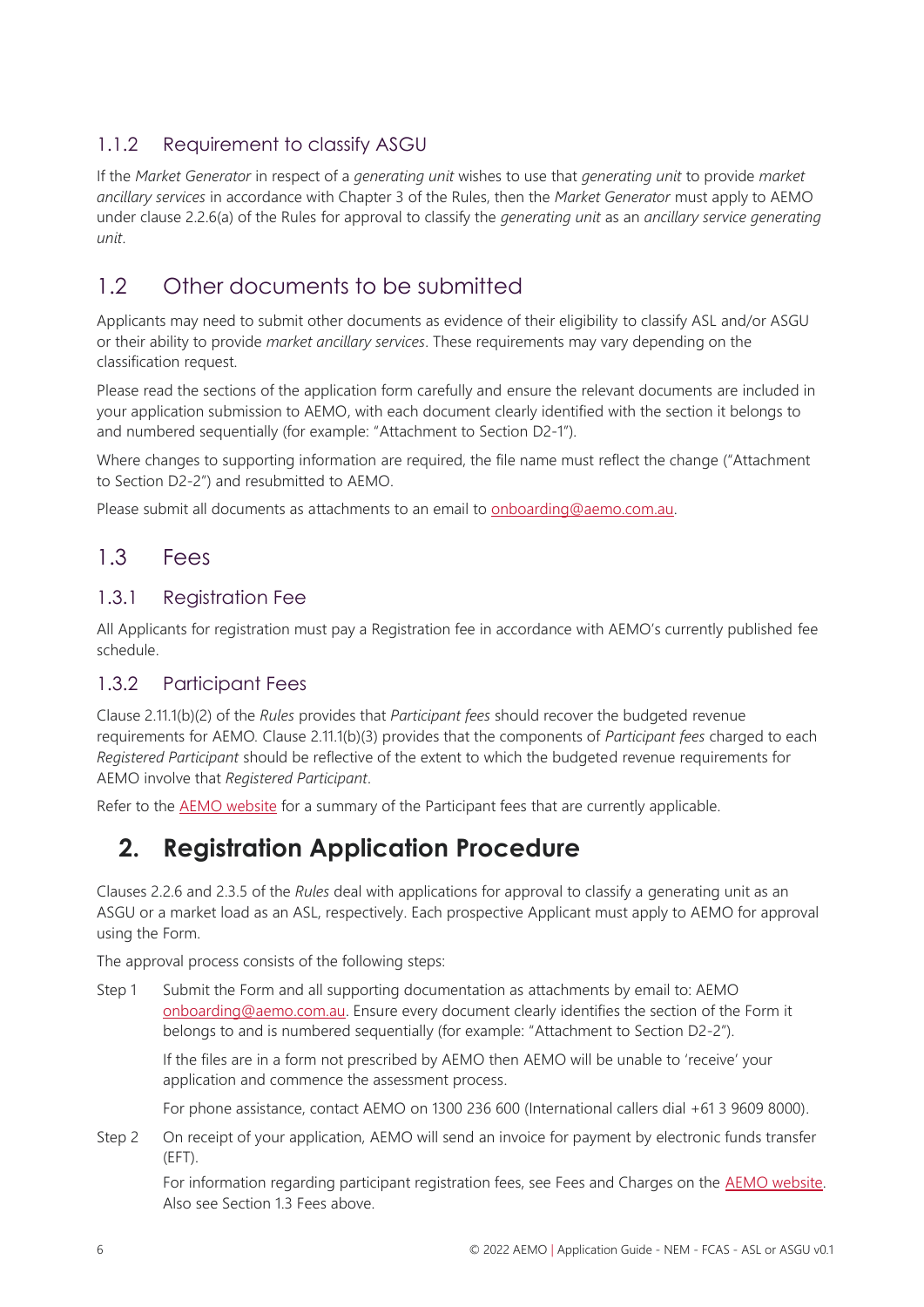- Step 3 AEMO will review the application and respond to you within 5 *business days* of receipt of the application (Clause 2.3.5(c) or 2.2.6(c) of the *Rules,* as applicable).
- Step 4 AEMO may request additional information or clarification of the information contained in the application. If such a request is made, you must supply the additional information or clarification within 15 *business days* of AEMO*'s* request (2.3.5(d) or 2.2.6(d) of the *Rules,* as applicable). If the required further information or clarification is not provided to AEMO's satisfaction within 15 *business days* of the request, you will be deemed to have withdrawn your application (2.2.6(d) or 2.3.5(d) of the *Rules,* as applicable).
- Step 5 AEMO will notify you of AEMO*'s* determination. If AEMO approves the classification sought, then AEMO will also advise if it is imposing any terms and conditions under clause 2.2.6(f) or 2.3.5(f) of the NER (as applicable) and an effective date of classification. This date will be determined considering AEMO's software change management process.

If AEMO does not approve your application, you will be notified of the reason(s).

Note: Regardless of outcome, application processing activities and timeframes are the same and carry the same overheads, so fees and charges are non-refundable.

## <span id="page-6-0"></span>**3. Completing the Form**

The Form is divided into sections noting that the completion of each section is dependent upon the Applicant's situation as declared in Section A. The sections covered in this Guide are as follows:

- [Section A. Participant Category](#page-7-0)
- [Section B. Application Details](#page-7-1)
- [Section C. Contact Details](#page-8-0)
- [Section D. System Preparedness](#page-8-1)

### 3.1 [Section E. Regulatory Compliance](#page-9-0)

[You must show that you comply with requirements currently imposed by the Jurisdictional Regulator who has](#page-9-0)  [jurisdiction over your activities. You must confirm that you have either met your jurisdictional requirements,](#page-9-0)  [you are exempt from jurisdictional requirements, or that no jurisdictional requirements apply in your case.](#page-9-0)  [You should enclose the following:](#page-9-0) 

- [a copy of your current electricity licence or approval applicable in one or more NEM jurisdiction\(s\), or](#page-9-0)  [copies of relevant exemptions or derogations;](#page-9-0)
- [details of any non-compliance with jurisdictional regulatory obligations. Please check the appropriate](#page-9-0)  [checkboxes to confirm the documents are attached; and](#page-9-0)
- [Details of any outstanding non-compliances with regulatory obligations in respect of existing or](#page-9-0)  proposed activities as a *Market Customer* or *Market Generator* [by any person associated with this](#page-9-0)  [application\]](#page-9-0)

## 3.2 [Section F. Information on ASGU](#page-9-0)

[When a Market Generator is applying to classify a](#page-9-0) *generating unit* as an ASGU, NER 2.2.6 requires the *Market [Generator](#page-9-0)* to: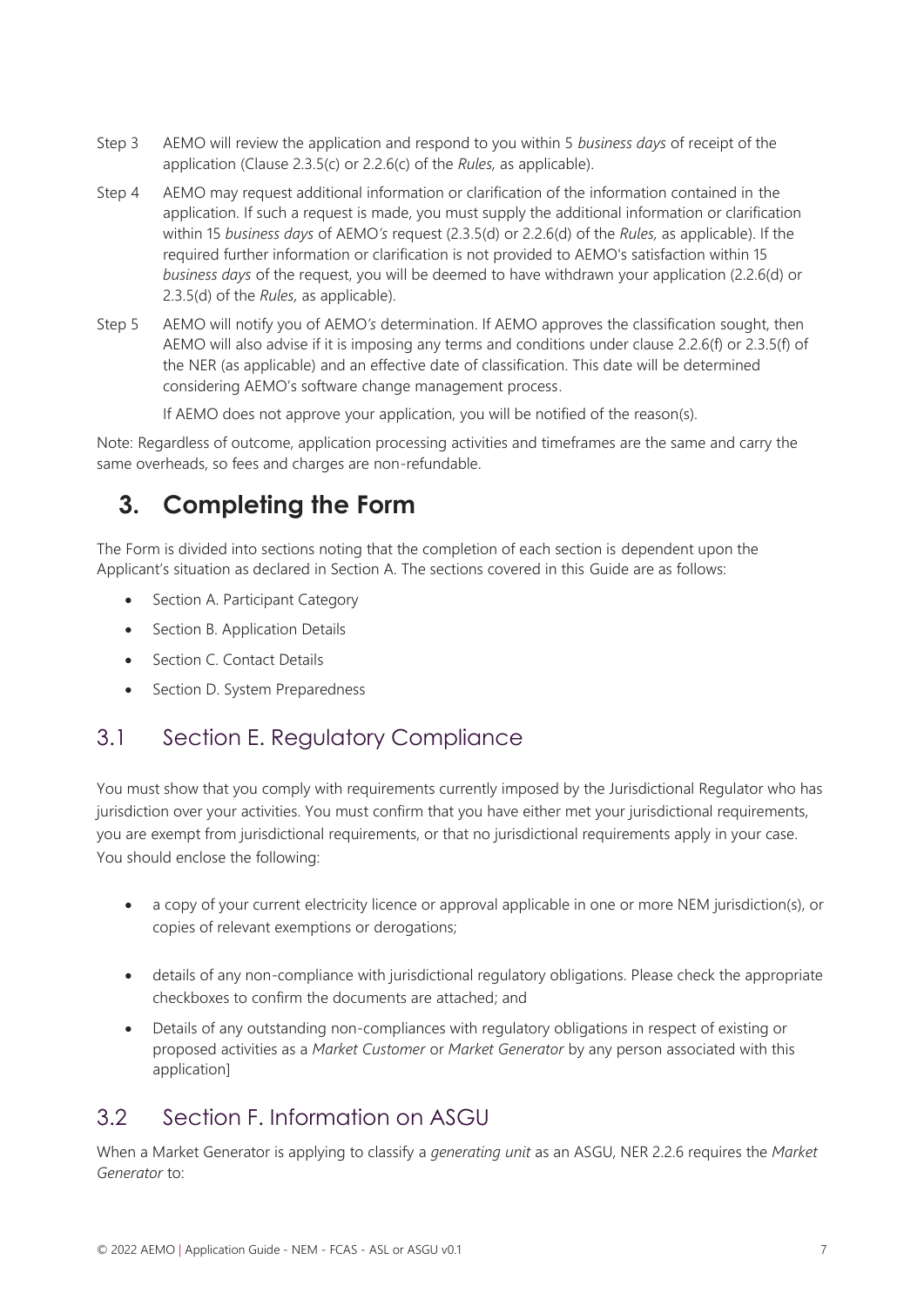- Specify the *market ancillary services* the *market generator* [wishes to provide using the relevant](#page-9-0)  *generating unit* – [you will provide this information in Section H.](#page-9-0)
- [Reasonably satisfy AEMO that the](#page-9-0) *generating unit* is able to be used to provide the *market ancillary services* [referred to in the application in accordance with the](#page-9-0) *market ancillary service specification*.
- Reasonably satisfy AEMO that the *Market Generator* [has adequate communication and/or telemetry](#page-9-0) [to support the issuing of](#page-9-0) *dispatch instructions* and the audit of responses.
- [Please clearly mark all attachments as](#page-9-0) **'***Attachment to Section F'* and number each document [consecutively before enclosing in the zip file.](#page-9-0)
	- [Section G. Information on](#page-9-0)
	- Section G. Information on ASL
	- Section I. [ASL Plant DetailsM](#page-13-0)arket ancillary service information
	- Section I. ASL Plant Details
	- Appendix A Complete list of plant Details ASL

## <span id="page-7-0"></span>3.3 Section A. Participant Category

This section is used to identify which classification you are seeking approval for. Please check the appropriate checkbox(s) in this section.

Before selection, please read the [Electricity market participant](https://www.aemo.com.au/learn/market-participants/electricity-market-participants) information on the AEMO website.

## <span id="page-7-1"></span>3.4 Section B. Application Details

#### 3.4.1 Section B.1. Applicant details

Enter the details required in Section B.1. of the Form.

All applicants using this form must have an existing Participant ID for the applicable participation category; you must insert your Participant ID in the field provided.

#### 3.4.2 Section B.2. Declaration

You must formally apply for approval to classify ASL or ASGU.

In doing so, you must declare that you authorise, approve and accept that, in respect of the Application and any related future application:

- AEMO may communicate with any person, as appropriate, including to verify information.
- AEMO may treat any communication on the Applicant's behalf, whether physical, or electronic through a login to AEMO's systems (including using access rights given by a Participant Administrator), as being by or to a person who is your:
	- o authorised officer;
	- o delegate, appointed by your authorised officer; or
	- o agent, appointed by your authorised officer (including as primary contact in respect of the application), without AEMO requiring a separate letter of authority in this regard.
- AEMO may rely on any such communication, as being:
	- o given by you, when given by the person;
	- o given to you, when given to the person;
	- o yours in respect of any acts, omissions, statements, representations and notices;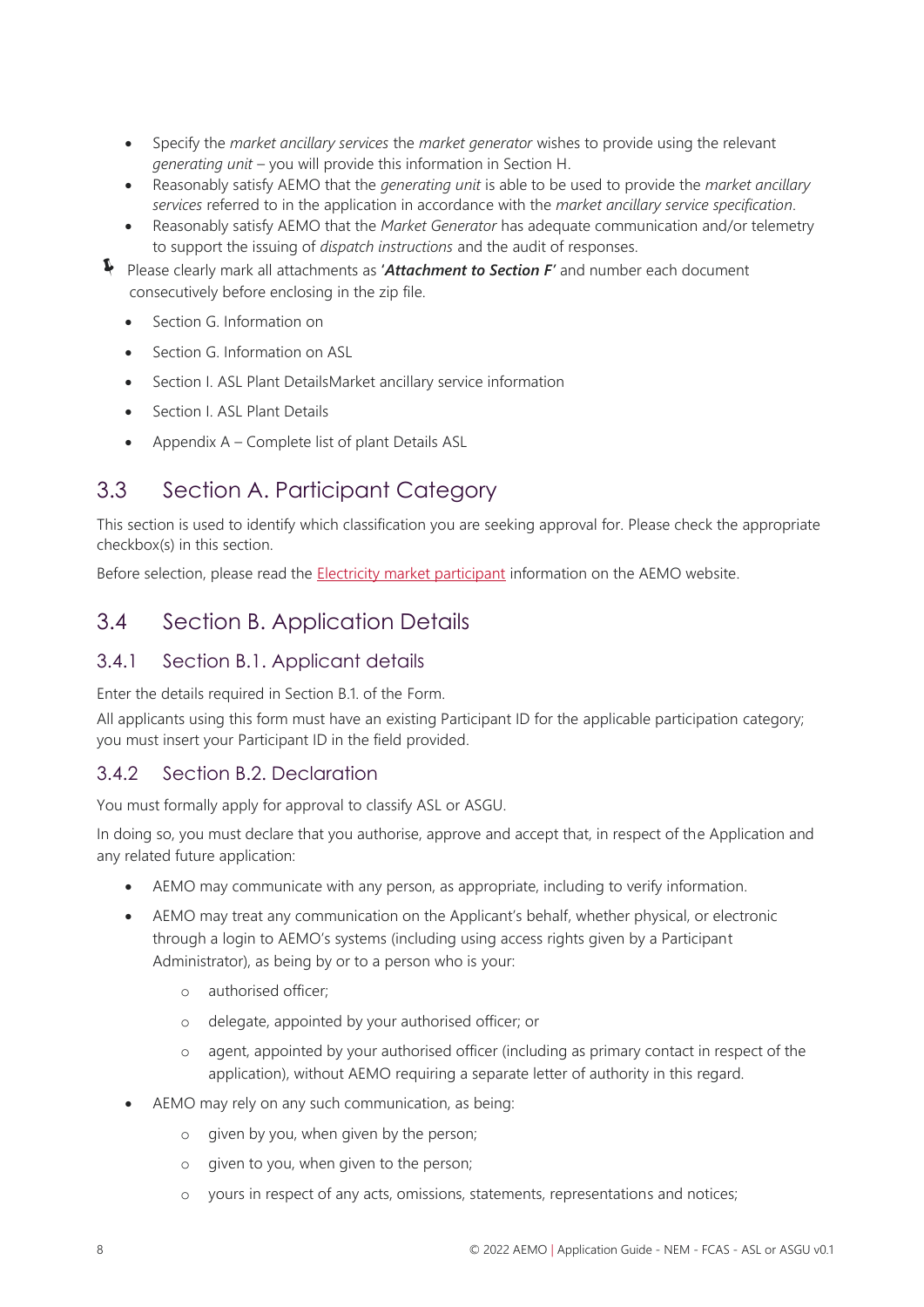- o instructed by you, regardless of whether any such instruction has been given, or its terms; and
- o complete, true and correct.

This section of the form, must be signed as a declaration and dated by an authorised representative of your organisation. Usually the authorised representative is a Chief Executive Officer / Head of Organisation, Company Secretary or holds a management position.

**Note:** If a digital signature is used then the signatory must be copied into the email submission of the application to AEMO.

## <span id="page-8-0"></span>3.5 Section C. Contact Details

In this section you must provide contact details to assist with communications between AEMO and your organisation.

Participants must notify AEMO as soon as reasonably practicable if any contact details change. If contact details change during the registration process, please contact the [Onboarding team.](mailto:onboarding@aemo.com.au) If contact details change following registration, please contact the [AEMO Support Hub team.](mailto:Support.Hub@aemo.com.au)

P Please clearly mark all attachments as "Attachment to Section C" and number each document consecutively. This information must be provided in each zip file you submit.

#### 3.5.1 Section C.1. Registration contact

All Applicants must provide details their primary registration contact who will liaise with AEMO during the registration process (Registration Contact).

It is important that the nominated Registration Contact has been informed of, and is familiar with the contents of, the Application.

#### 3.5.2 Section C.2. Operational contacts

You must also provide operational contact details. Trading room contacts, for trading desk or bidding operations, and the control room, for physical plant operations, must be contactable 24/7. These phone numbers should not be a mobile number or desk number of an individual. It is the Applicant's responsibility to ensure the trading room phone is physically staffed at all times or transfers incoming calls to rostered individuals who can receive calls at all times.

## <span id="page-8-1"></span>3.6 Section D. System Preparedness

This section is to be completed only if you are applying to classify a new load as ASL or a generating unit as an ASGU or classifying an existing DUID to provide ancillary services for the first time. You must demonstrate that your IT systems are in place and ready to support NEM activities.

 Please clearly mark all attachments as **'***Attachment to Section <sup>D</sup>'* and number each document consecutively before enclosing in the zip file.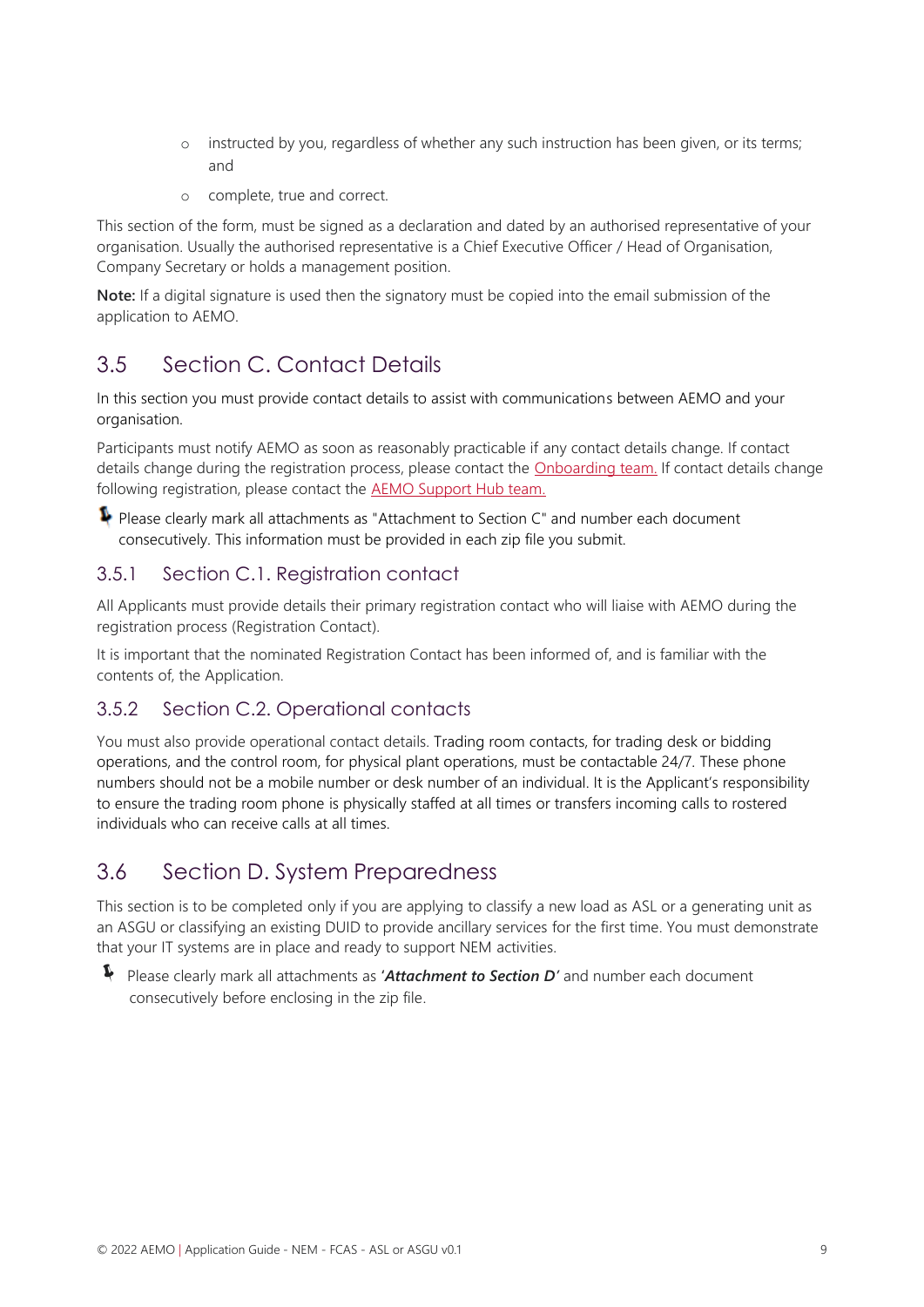## <span id="page-9-0"></span>3.7 Section E. Regulatory Compliance

You must show that you comply with requirements currently imposed by the Jurisdictional Regulator who has jurisdiction over your activities. You must confirm that you have either met your jurisdictional requirements, you are exempt from jurisdictional requirements, or that no jurisdictional requirements apply in your case. You should enclose the following:

- a copy of your current electricity licence or approval applicable in one or more NEM jurisdiction(s), or copies of relevant exemptions or derogations;
- details of any non-compliance with jurisdictional regulatory obligations. Please check the appropriate checkboxes to confirm the documents are attached; and
- Details of any outstanding non-compliances with regulatory obligations in respect of existing or proposed activities as a *Market Customer* or *Market Generator* by any person associated with this application]

## <span id="page-9-1"></span>3.8 Section F. Information on ASGU

When a Market Generator is applying to classify a *generating unit* as an ASGU, NER 2.2.6 requires the *Market Generator* to:

- Specify the *market ancillary services* the *market generator* wishes to provide using the relevant *generating unit* – you will provide this information in Section H.
- Reasonably satisfy AEMO that the *generating unit* is able to be used to provide the *market ancillary services* referred to in the application in accordance with the *market ancillary service specification*.
- Reasonably satisfy AEMO that the *Market Generator* has adequate communication and/or telemetry to support the issuing of *dispatch instructions* and the audit of responses.
- Please clearly mark all attachments as **'***Attachment to Section F'* and number each document consecutively before enclosing in the zip file.

## <span id="page-9-2"></span>3.9 Section G. Information on ASL

When a Market Customer is applying to classify a *market load* as an ASL, NER 2.3.5(b) requires the Market Customer to:

- Specify the *market ancillary services* they wish to provide using the load they are applying to classify as ASL.
- Identify each of the *loads* to be used to provide the *market ancillary services*
- Demonstrate how these loads have the required equipment to provide market ancillary services and it will be capable of meeting or exceeding the relevant performance standards and specifications to AEMO's satisfaction.

In Section G you must provide information for each *load* that you wish to classify as an ASL.

 Please clearly mark all attachments as **'***Attachment to Section <sup>G</sup>'* and number each document consecutively before enclosing in the zip file.

#### 3.9.1 Section G.1. Applying to classify ASL

Select whether you are applying to classify a *market load* as ASL, or not.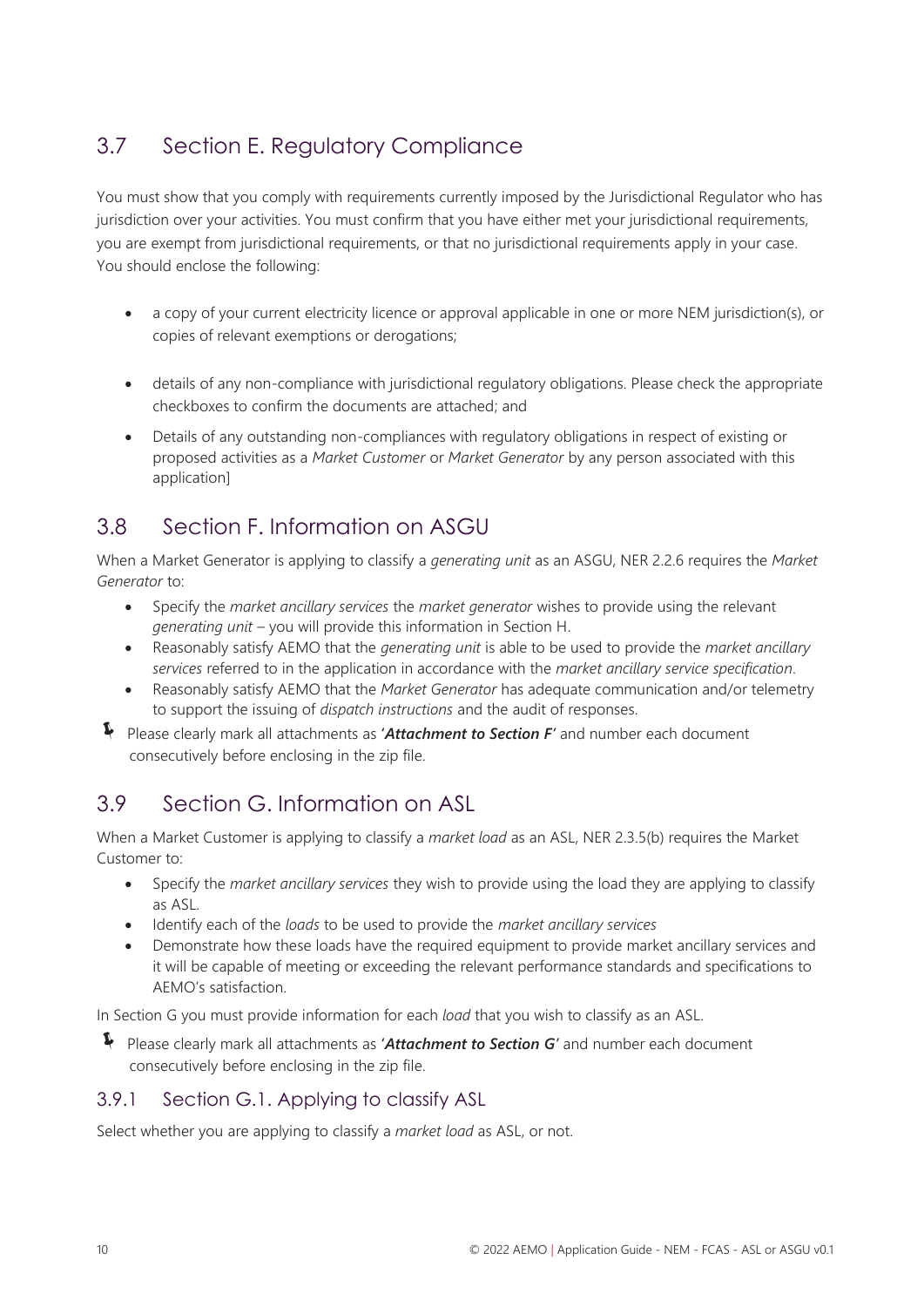#### 3.9.2 Section G.2. ASL declaration

In this section, you must declare the following by checking in the appropriate checkboxes:

- The NMI being classified is a load.
- For applications in relation to aggregated *market load* only you must confirm that there is no generating unit at the NMI that is registered or required to be registered as a Generator.
- *Performance standards* for the *load* are in place, this would include connection agreements for the site(s), either specific connection agreements or deemed connection agreements.
- The *Market Customer* have agreement(s) in place with the retail customer(s) at the relevant *connection point(s)* to allow the *Market Customer* to control the *load*(s) as anticipated in the *market ancillary services specification (MASS),*
- The *market load* complies with all the relevant clauses of the MASS, which where appropriate includes the transitional arrangements for existing VPP Demonstration Facilities under Section 11.3 of the MASS.
- The load is not classified as a ASL or WDRU by a different person.
- The *market load* is not classified as an ASL by a different person.
- The Applicant has provided evidence that it has adequate communications and/or telemetry to support the issuing of *dispatch instructions* and the audit of responses.

If one or more of the above are not marked, please give a reason in the 'Reason' field provided.

#### 3.9.3 Section G.3. ASL identification

Section G.3 identifies the *market load* to be classified as ASL or the ASL that is to be amended.

#### **Table 1 Description of ancillary service load identification information**

| <b>Items</b>                                                      | <b>Description</b>                                                                                            |
|-------------------------------------------------------------------|---------------------------------------------------------------------------------------------------------------|
| Dispatchable unit identifier (DUID)                               | Dispatchable unit identifier to dispatchable generating unit or load for<br>the purposes of central dispatch. |
| DUID name (Load installation name) Name of the dispatchable unit. |                                                                                                               |
| Region                                                            | The geographical and electrical groupings at which the market is<br>priced and settled.                       |

**Note:** Please take care in nominating these identifiers as changes requested after DUID(s) have been allocated are not supported.

**Note:** Each new DUID or DUID amendment requires a separate application form to be submitted to AEMO.

#### **For Aggregated ASLs**

You will require a new DUID for each region. When you submit your application, you can suggest DUID(s) and DUID name(s) for your ASL. AEMO will advise you of the suitability of these suggestions prior to the establishment of the registration record.

The guidelines on how to determine the relevant identifiers are described below.

A DUID should be allocated for each region.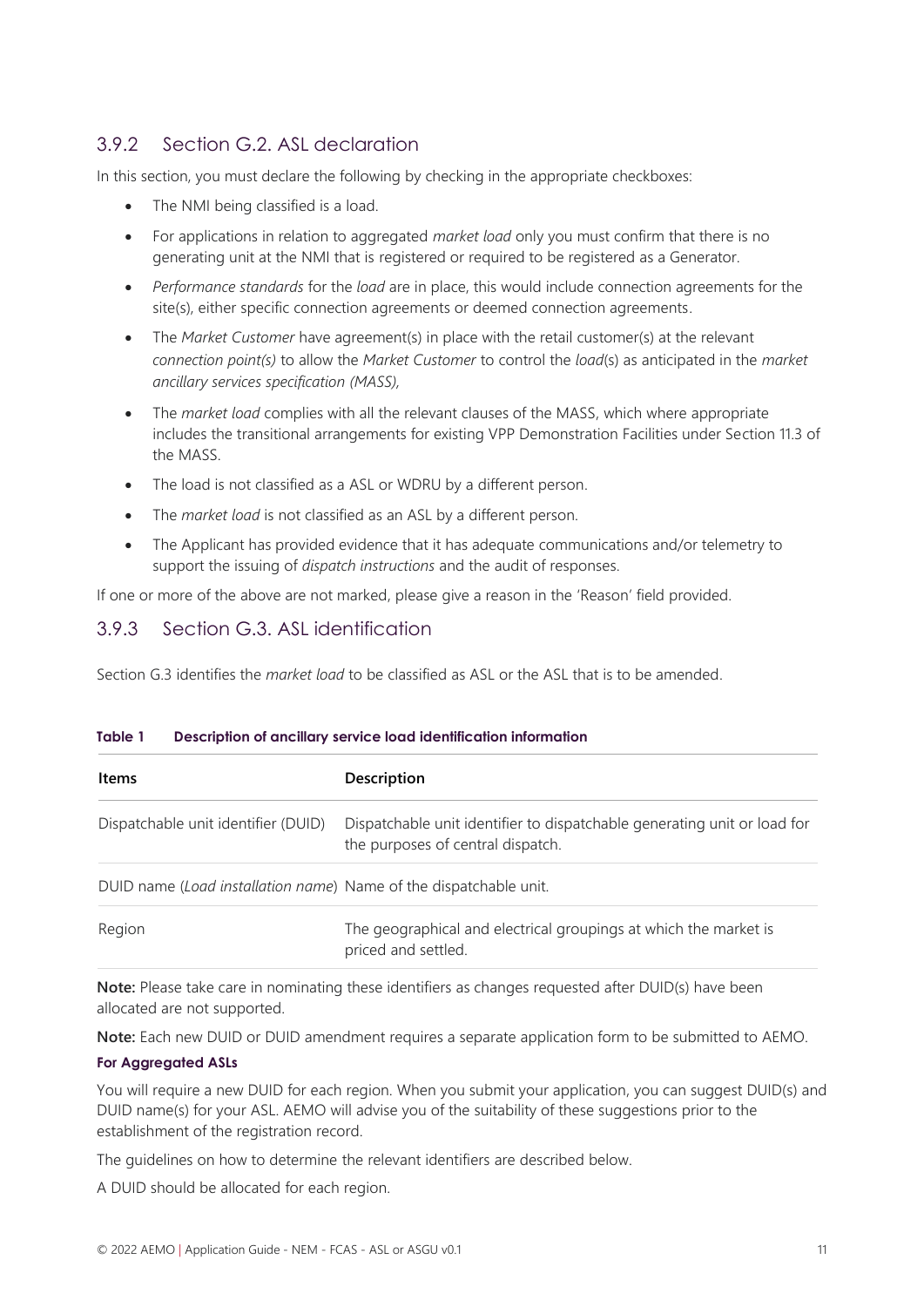ASL controlled by the same technology types (switching control, variable control or combined) are to be aggregated together under one of a switching DUID, variable DUID or a combined DUID.

You will be able to configure up to two DUIDs per region as per the following DUID types.

- Type 1: SL Switching control, Load
- Type 2: VL Variable control, Load
- Type 3: BL Combined control, Load

The following guidelines apply to DUID(s) and DUID name(s):

- DUID is a maximum of 8 characters.
- IDs containing only alphanumeric characters are preferred. Special symbols (e.g. dash, underscores etc.) and the letter "O" are not acceptable.
- A DUID and DUID name should follow the following naming convention, if classified as ASL by a Market Customer:

| DUID Name (20 characters)                                                                                                                                                                                                                                                                                                                                                                                                                                                                                          | Dispatchable unit identifier (8 characters)                                                                                                                                                                                                                                                                      |
|--------------------------------------------------------------------------------------------------------------------------------------------------------------------------------------------------------------------------------------------------------------------------------------------------------------------------------------------------------------------------------------------------------------------------------------------------------------------------------------------------------------------|------------------------------------------------------------------------------------------------------------------------------------------------------------------------------------------------------------------------------------------------------------------------------------------------------------------|
| will be prepended with AS<br>$\bullet$<br>1 character space<br>$\bullet$<br>Market Customer can nominate up to 10<br>$\bullet$<br>characters that are an intuitive<br>representation of the Market Customer<br>1 character space<br>$\bullet$<br>followed by a single-letter Region ID: S, V,<br>T, N or Q<br>1 character space<br>$\bullet$<br>Type: VL, SL or CL<br>DUIDs will be appended with a sequential<br>$\bullet$<br>number, increasing by 1 from that Market<br>Customer's last DUID in the same Region | will be prepended with AS<br>Market Customer can nominate four<br>$\bullet$<br>characters that are an intuitive<br>representation of the Market Customer<br>name<br>DUIDs will be appended with a sequential<br>$\bullet$<br>number, increasing by 1 from that Market<br>Customer's last DUID in the same Region |

| Д<br>ت ر              | А                                               |
|-----------------------|-------------------------------------------------|
| Eg: AS BLUE SKY S VL1 | $\rho$ <sup><math>\alpha</math></sup> ASBI UF01 |

#### 3.9.4 Section G.4. ASL aggregation declaration

Indicate if you are applying to aggregate multiple *loads* into a single ASL and identify whether the *loads* are in the same *region* and will be operated by a single person.

If so, you must provide separate applications for each *region* as dispatch and settlement is region based.

Indicate if you are applying to aggregate multiple *loads* into a single ASL with different technology types for the same *ancillary service*.

If so, you must provide separate applications for each technology type as MASS and capacity assessments are technology type based for each *ancillary service*.

#### 3.9.5 Section G.5. Existing VPP Demonstration Loads

This section is to be completed by an existing VPP Demonstration Participant that is applying to amend their existing VPP Trial Facility (existing VPP DUID) only.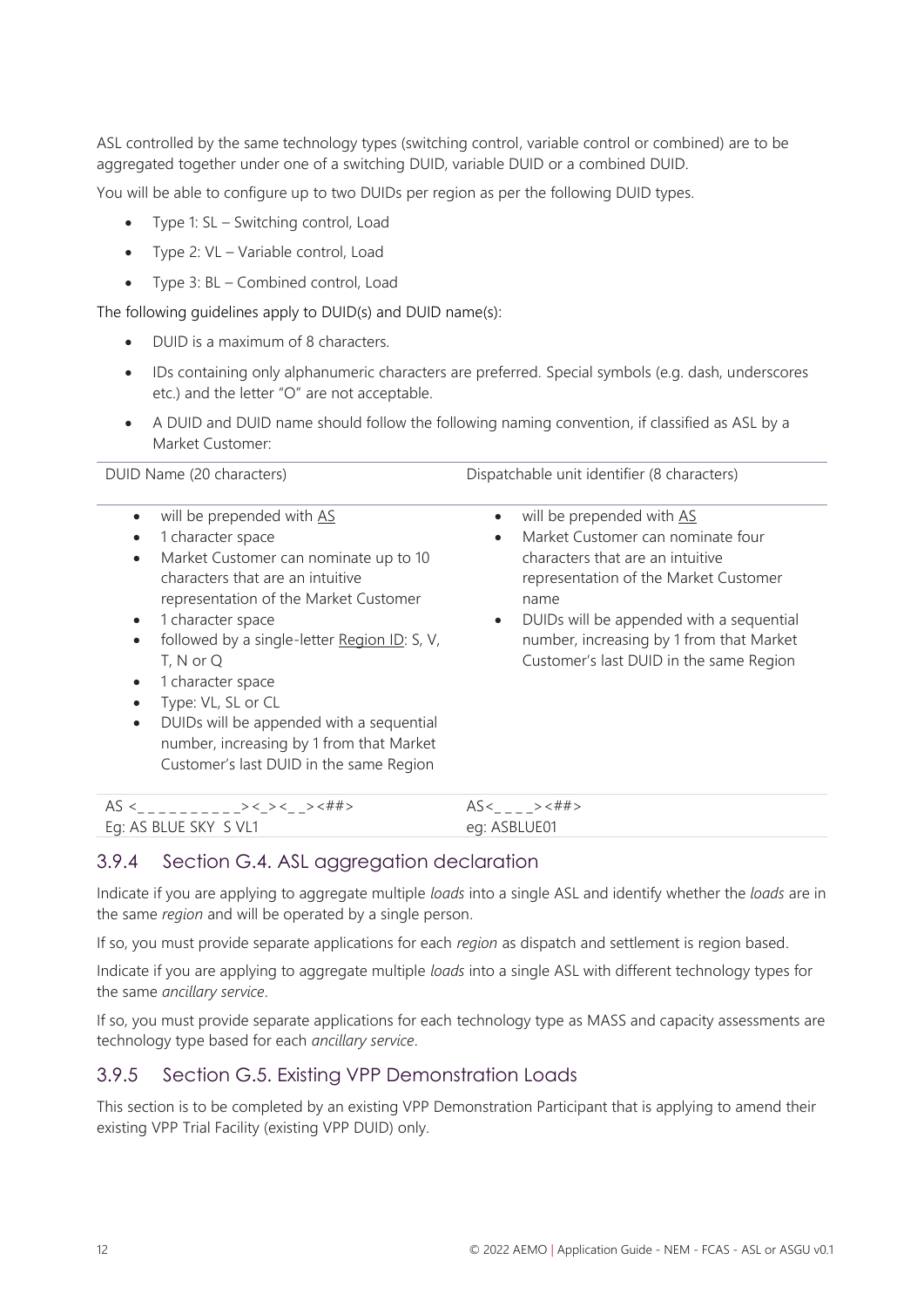Please see the [MASS and transitional arrangements for VPP Demonstration facilities f](https://aemo.com.au/-/media/files/stakeholder_consultation/consultations/nem-consultations/2021/mass/final-determination/market-ancillary-services-specification-v70-clean.pdf?la=en)or further information or the [VPP Demonstration: guide to Transition Fact Sheet](https://aemo.com.au/-/media/files/stakeholder_consultation/consultations/nem-consultations/2021/mass/final-determination/vpp-demonstrations-guide-to-transition.pdf?la=en) 

### <span id="page-12-0"></span>3.10 Section H. Market Ancillary Service Information

#### 3.10.1 Section H.1. Market ancillary service details

You must indicate if you are applying to register new *market ancillary services*, or are amending previously registered *market ancillary services* i.e. Registering new *market ancillary services* for an existing ASL.

#### 3.10.1.1. Section H.1.1. ASGU DUID

In this section, check the appropriate checkboxes to indicate which of the six *market ancillary services* the ASGU will offer, and the parameters within which each service can be provided.

You must indicate the following:

- The *market ancillary services* provided by the ASGU,
- Whether the *market ancillary services* have already been registered or not:
	- if the *market ancillary services* has already been registered select 'Yes',
	- if you are applying to provide this *market ancillary services* select 'No' to indicate the service is not yet registered.
- The type of control equipment being used to control the load for each of the services to be provided, and
- The maximum capacity (rounded down to the nearest whole MW value) that you can provide for each of the services to be provided. You can also include in brackets the total aggregated capacity in decimal value (if there is any).
- The minimum enablement level (MW)
- The maximum enablement level (MW)
- The maximum lower angle (Deg)
- The maximum upper angle (Deg).

Note: For *non-scheduled generating units* providing *ancillary services* the minimum and maximum enablement levels will be 0 MW and the maximum lower and upper angles will be 90 degrees, unless otherwise agreed with AEMO.

#### 3.10.1.2. Section H.1.2. ASL DUID

AEMO will review this information and indicate whether the ASL can be used to provide the nominated *ancillary services* in accordance with the *MASS*. The parameters that you specify, once registered in AEMO*'s*  [Market Management System](https://aemo.com.au/en/energy-systems/electricity/national-electricity-market-nem/data-nem/market-management-system-mms-data) (MMS), will be used to validate *market ancillary service* bids that you submit.

In this section, check the appropriate checkboxes to indicate which of the six *market ancillary services* the ASL will offer, and the parameters within which each service can be provided.

You must indicate the following:

- The *market ancillary services* provided by the ASL,
- Whether these *market ancillary services* have already been registered or not:
	- if the *market ancillary services* has already been registered select 'Yes',
	- if you are applying to provide this *market ancillary services* select 'No' to indicate the services is not yet registered.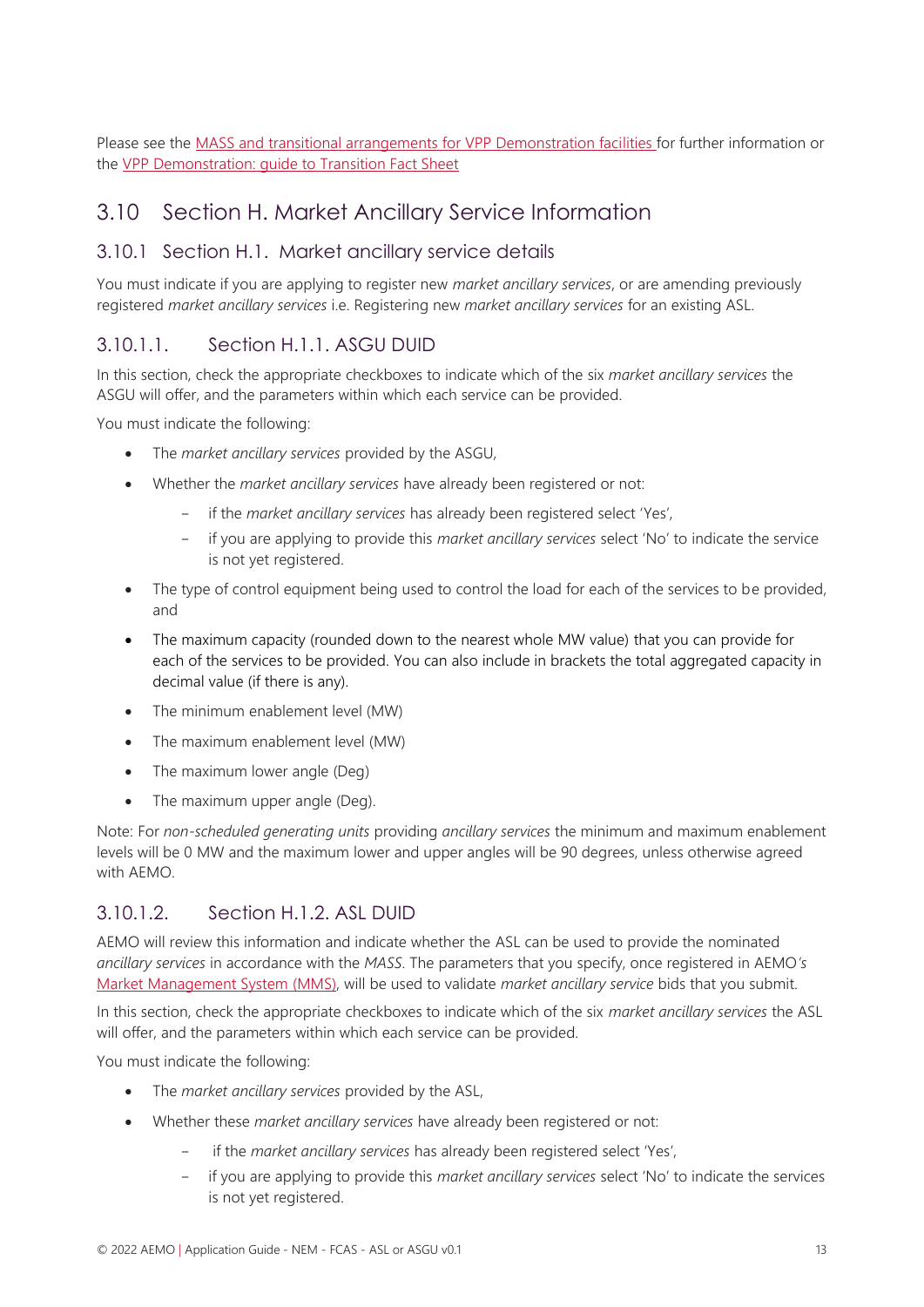- The type of control equipment being used to control the *load* for each of the services to be provided, and
- The maximum capacity (rounded down to the nearest whole MW value) that you can provide for each of the services to be provided. You can also include in brackets the total aggregated capacity in decimal value (if there is any).
- The minimum enablement level (MW)
- The maximum enablement level (MW)
- The maximum lower angle (Deg)
- The maximum upper angle (Deg)

Note: For all contingency frequency control *ancillary services* relating to the aggregated ASL, the minimum and maximum enablement levels will be 0 MW and the maximum lower and upper angles will be 90 degrees, unless otherwise agreed with AEMO.

AEMO will review this information and indicate whether the ASL can be used to provide the nominated *ancillary services* in accordance with the *MASS*. The parameters that you specify, once registered in AEMO*'s*  [Market Management System](https://aemo.com.au/en/energy-systems/electricity/national-electricity-market-nem/data-nem/market-management-system-mms-data) (MMS), will be used to validate *market ancillary service* bids that you submit.

#### 3.10.1.3. Section H.2. Information on Control Equipment

In this section you must provide a description of the facilities you have installed to receive dispatch instructions for the enablement of each ancillary service, as well as the control and monitoring facilities installed for each ancillary service in accordance with the *MASS*.

- Determination of ancillary service information.
	- You must confirm how you determined your ASL/ASGU can provide the *ancillary services* you wish to offer and meet the conditions specified in the *MASS* by checking one or more checkboxes and describing the details (if selecting 'Other') in this section
- Controls, communication and telemetry information.
	- In this section, you are required to:
	- describe the *facilities* you have installed to receive dispatch instructions for the enablement of each *ancillary service,*
	- describe the control facilities installed for each *ancillary service* in accordance with the MASS,
	- describe the monitoring facilities installed for each *ancillary service* in accordance with the MASS, including communications and telemetry, where applicable, and
	- provide test data that demonstrates provision of any fast, slow and/or delayed services applied for. This data is to be provided for all control equipment devices you are proposing to use and be in accordance with *MASS*.

## <span id="page-13-0"></span>3.11 Section I. ASL Plant Details

If applying to classify ASL provide details of the relevant *plant* that forms the ASL **in Excel spreadsheet format.** This information must be provided for each DUID. This information must be enclosed in the zip file.

 Please clearly mark all attachments as **'***Attachment to Section <sup>I</sup> - <DUID>'* and number each document consecutively before enclosing in the zip file.

#### 3.11.1 Section F.1 Changes to relevant *plant* that form the ASL

The table in Appendix A must be filled out when the Applicant is applying to change the details of the relevant plant that make up the ancillary service load. This could include adding additional connection points,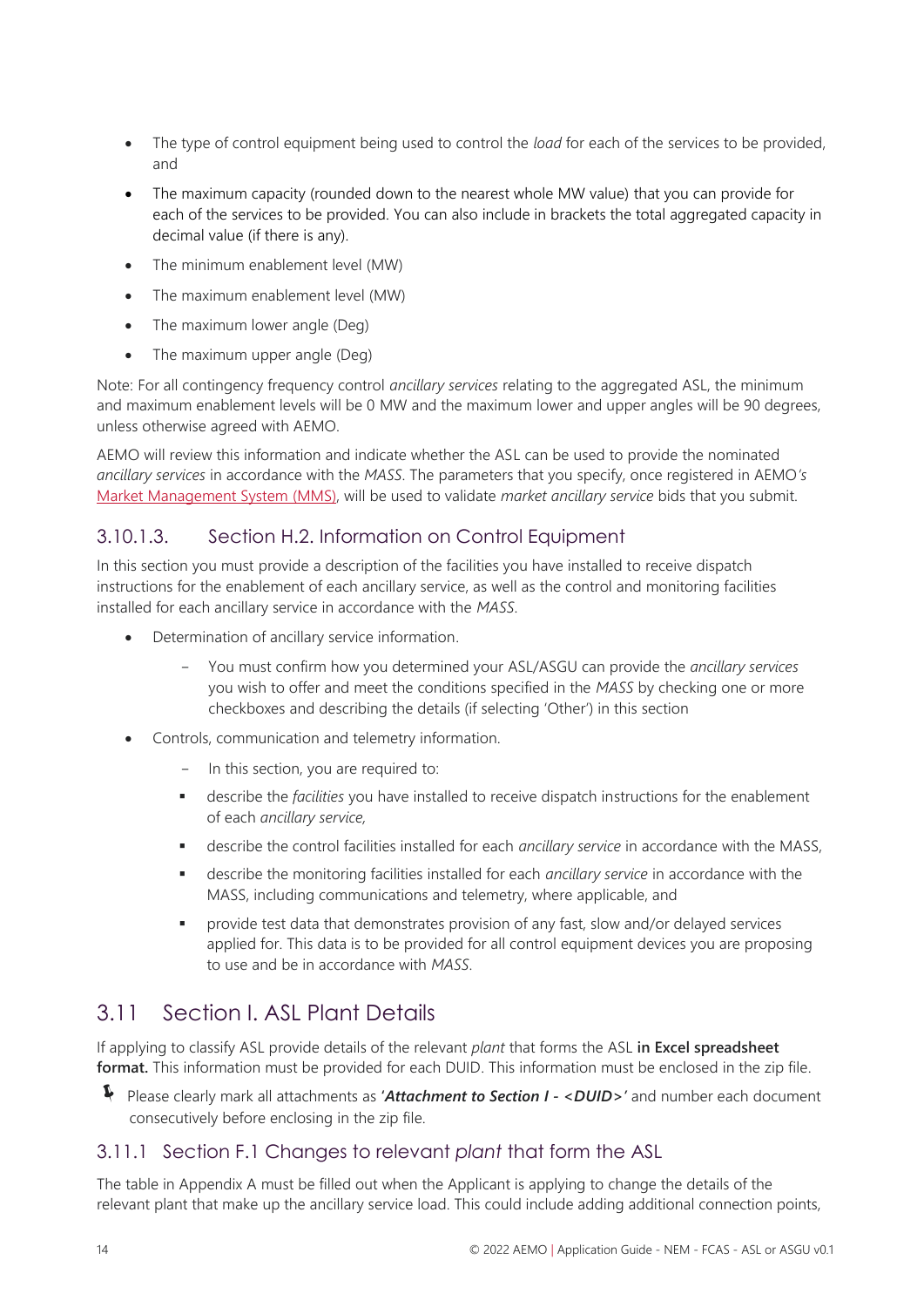identified by their NMI, removing connection points or amending the details of the relevant plant at a connection point.

You must fill out all the details required for each relevant DUID and provide this to AEMO in an Excel spreadsheet as part of the Application. Should the ASL consist of only a single connection point you will only fill in a single line of data.

| Column                                | Description                                                                                                                                                                                                                                                    |
|---------------------------------------|----------------------------------------------------------------------------------------------------------------------------------------------------------------------------------------------------------------------------------------------------------------|
| Change Type                           | Identify the type of change for each row:                                                                                                                                                                                                                      |
|                                       | New: a new connection point, identified by the NMI to be classified, and<br>aggregated if applicable.                                                                                                                                                          |
|                                       | Amend: amend the details of a classified connection point details or                                                                                                                                                                                           |
|                                       | Add: add a previously classified connection point, as identified by its<br>NMI, to this DUID from another                                                                                                                                                      |
|                                       | Declassify: a connection point's classification is to be terminated.<br>Noting the deregistration effective date will be the same as the<br>registration effective date of the application.                                                                    |
|                                       | Remove: move a connection point, as identified by its NMI, from this<br>DUID to another.                                                                                                                                                                       |
| Site NMI                              | Provide the NMI of the connection point                                                                                                                                                                                                                        |
| Site postcode                         | Provide the postcode applicable to the connection point                                                                                                                                                                                                        |
| <b>NEM Region</b>                     | Provide the NEM region applicable to the connection point                                                                                                                                                                                                      |
| DNSP / TNSP                           | Provide the Network Service Provider applicable to the connection point                                                                                                                                                                                        |
| Device manufacturer                   | Provide manufacturer details of the devices being used to control the load                                                                                                                                                                                     |
| Device model / version                | Provide model and version details of the devices being used to control the<br>load                                                                                                                                                                             |
| Device control box model /<br>version | Provide details of the control box and version used to control the load                                                                                                                                                                                        |
| AC Equipment Type                     | Provide details of the AC Equipment Type in use. This refers to AC grid<br>connection source of a DER installation. This will indicate whether the DER<br>device is connected via an inverter or Other equipment type. Allowed values<br>are "Inverter, Other" |
| Inverter Manufacturer                 | Provide details of the Inverter manufacturer.                                                                                                                                                                                                                  |
| <b>Inverter Model Version</b>         | Provide model and version of the Inverter.                                                                                                                                                                                                                     |
| Device size (kWh)                     | Provide details of the size of the device being used to control the load                                                                                                                                                                                       |

In this table you must identify the following: